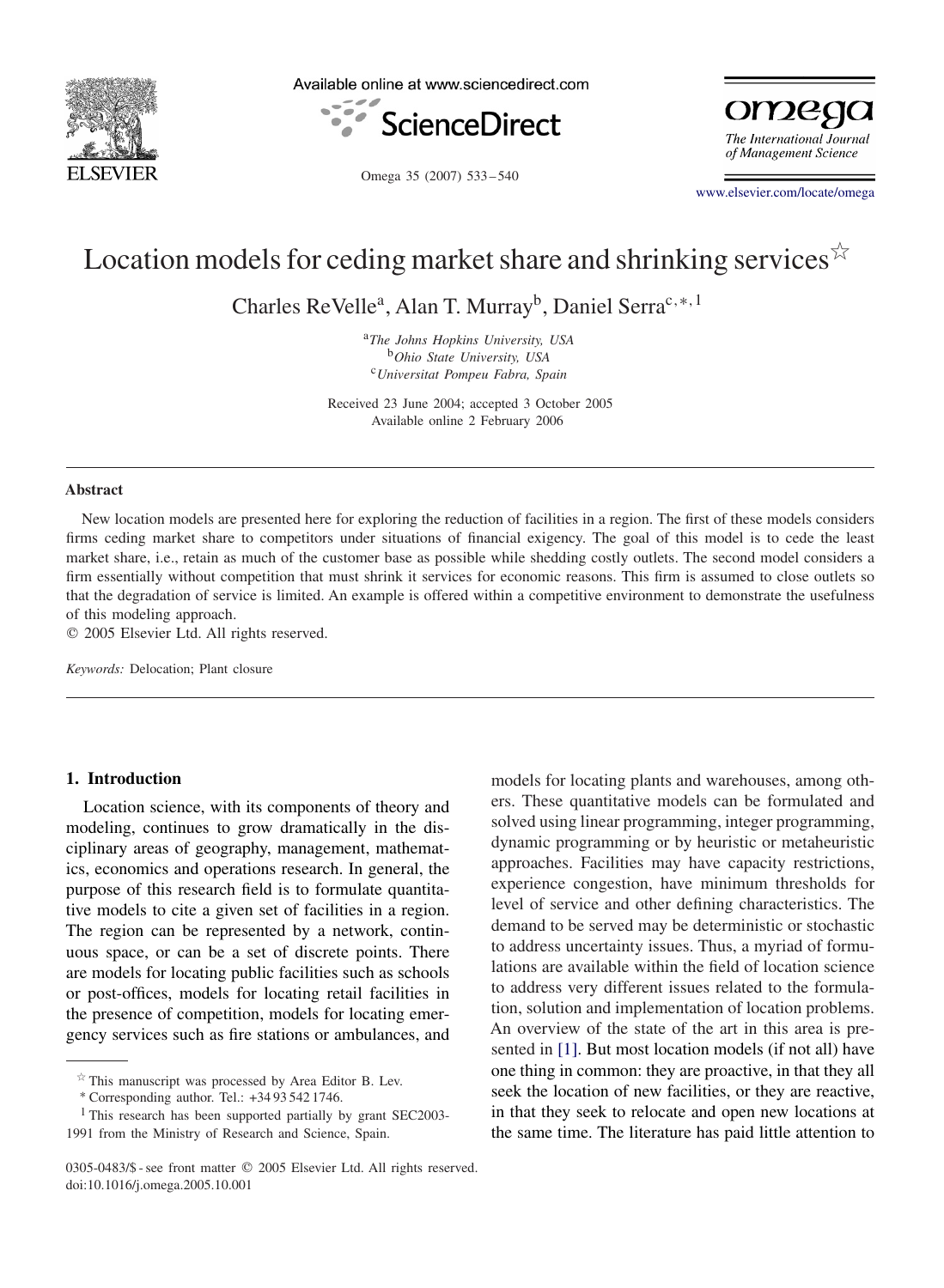Table 1 Plant closure in USA and Canada, 2/1/03–7/1/03

| Industry             | Number of plant closings |
|----------------------|--------------------------|
| Food                 | 74                       |
| Chemical             | 40                       |
| Cigarettes           | 1                        |
| Refined oil products | 7                        |
| <b>Textiles</b>      | 23                       |
| Plastics             | 48                       |
| Wood products        | 30                       |
| Glass, cement        | 8                        |
| Pulp and paper       | 47                       |
| Metal products       | 163                      |
| Chemicals            | 40                       |
| Electronics          | 72                       |
| Other                | 7                        |
| Total                | 560                      |



Fig. 1. U.S. business from 1970 to 2003 (source: [www.business](http://www.businesscycle.com) [cycle.com\)](http://www.businesscycle.com).

the fact that sometimes it is necessary to close facilities [\[2\],](#page--1-0) even though the same mathematical modeling framework in choosing new locations would also be applicable in choosing which existing locations to close.

In the private sector, the marketplace for contemporary industrial and service goods is often highly competitive. Firms map out their activities in light of market forces and the action of rival firms in the industry. Changes in the competitive structure of the industry call for new strategies. Strategies do not always succeed as planned, however; plant or store closure may occur as an integral part of strategy or in spite of it. Corporate planners often fail to predict future market trends or are unable to maintain their market share when competitive conditions in the industry change. They may not perceive the gravity of market changes, or they may believe that their established market position leaves them immune to market dynamics. In other cases, production systems do not operate as planned and products fail to meet consumer expectations. As well, new products may be introduced. All these conditions may lead to rivals succeeding in stealing market share. Thus changes in the competitive structure of industries and services may lead to plant or store closures in two distinct ways: as an integral part of the process of strategic adaptation or as a consequence of failure to adapt to new industry conditions.

As an example, Plant Closing News, a biweekly, industry-focused newsletter (see [www.plantclosings.com\)](http://www.plantclosings.com), found that in only the first week of 2003 there were more than 500 industrial plant closures in the U.S. and Canada, in very diverse industrial sectors (Table 1). Plant closings are the most visible manifestation of market dynamics and corporate restructuring on the economic landscape.

Another reason for plant closure is related to business cycles. When the economy is in a growing period, demand for products and services is high, leading to new investments and the building of new facilities. However, when the business cycle is in recession, some investments are no longer profitable and it becomes necessary to close some of the currently operating facilities in order to survive. In Fig. 1, the growth rate for the U.S. from 1972 to 2003 clearly shows the roller-coaster ups and downs of the economy. The shaded areas represent periods of economic crises, with plant closures, massive layoffs and demand downfall. In these periods, firms need to downsize their capacity and infrastructure to an appropriate size in order to cope with the economic situation.

Another argument for plant closures is based on the fact that some economic sectors and industries are in decline. A declining industry is defined as an industry group's employment level decreasing for two quarters by 5% or more over the year. In fact, a significant fraction of U.S. manufacturing output is accounted for by declining industries. In these industries, the important competitive moves pertain to disinvestments rather than investment. Capacity must be reduced in order to restore profitability. Capacity reduction is, however, like a public good; each firm would prefer that its competitors shoulder the reduction.

Some plant location models have been developed to address the issue of plant closure in a multiperiod setting. Klincewicz et al. [\[3\]](#page--1-0) formulated a large-scale multilocation capacity-planning model. The model chooses a multiperiod schedule of openings, expansions, and